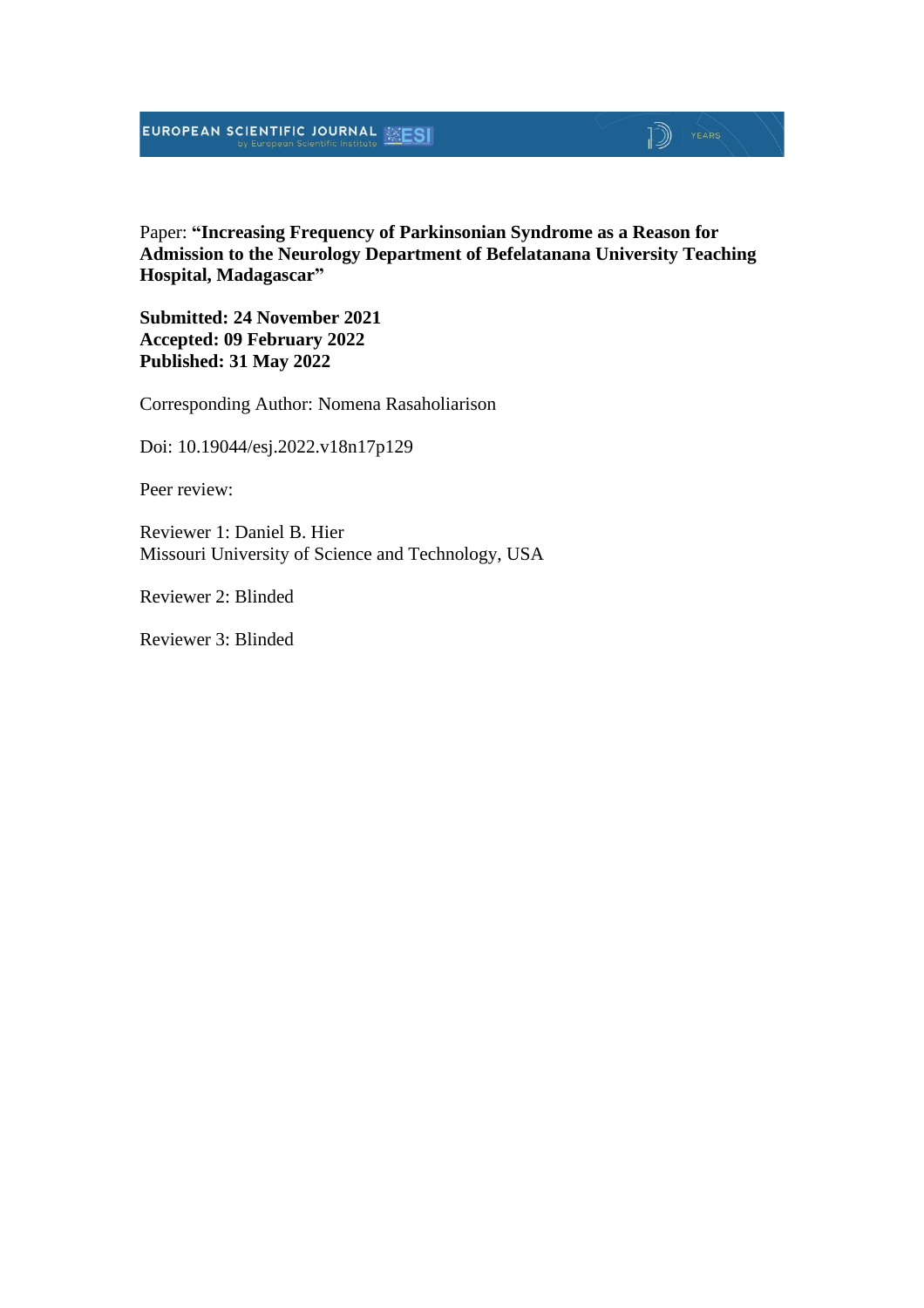## **ESJ** *Manuscript Evaluation Form 2020*

This form is designed to summarize the manuscript peer review that you have completed and to ensure that you have considered all appropriate criteria in your review. Your review should provide a clear statement, to the authors and editors, of the modifications necessary before the paper can be published or the specific reasons for rejection.

Please respond within the appointed time so that we can give the authors timely responses and feedback.

NOTE: ESJ promotes peer review procedure based on scientific validity and technical quality of the paper (not perceived the impact). You are also not required to do proofreading of the paper. It could be recommended as part of the revision.

*ESJ editorial office would like to express its special gratitude for your time and efforts. Our editorial team is a substantial reason that stands ESJ out from the crowd!*

| Reviewer Name: Daniel B Hier MD                                                                               |                                        |  |  |  |
|---------------------------------------------------------------------------------------------------------------|----------------------------------------|--|--|--|
| University/Country: Missouri University of Science and Technology                                             |                                        |  |  |  |
| Date Manuscript Received: 1/1/2022                                                                            | Date Review Report Submitted: 1/7/2022 |  |  |  |
| <b>Manuscript Title:</b>                                                                                      |                                        |  |  |  |
| Evolution of the Frequency of Parkinsonian Syndromes in the                                                   |                                        |  |  |  |
| Neurology Department of Befelatanana University Teaching<br>Hospital Antananarivo during a period of 10 years |                                        |  |  |  |
| <b>ESJ Manuscript Number: Submission 15037</b>                                                                |                                        |  |  |  |
| You agree your name is revealed to the author of the paper:<br>Yes                                            |                                        |  |  |  |
| You approve, your name as a reviewer of this paper, is available in the "review history" of the<br>paper: Yes |                                        |  |  |  |
|                                                                                                               |                                        |  |  |  |

You approve, this review report is available in the "review history" of the paper: Yes

### **Evaluation Criteria:**

**Please give each evaluation item a numeric rating on a 5-point scale, along with a thorough explanation for each point rating.**

| <i><b>Questions</b></i>                                                    | <b>Rating Result</b><br>[Poor] $1-5$ [Excellent] |
|----------------------------------------------------------------------------|--------------------------------------------------|
| 1. The title is clear and it is adequate to the content of<br>the article. |                                                  |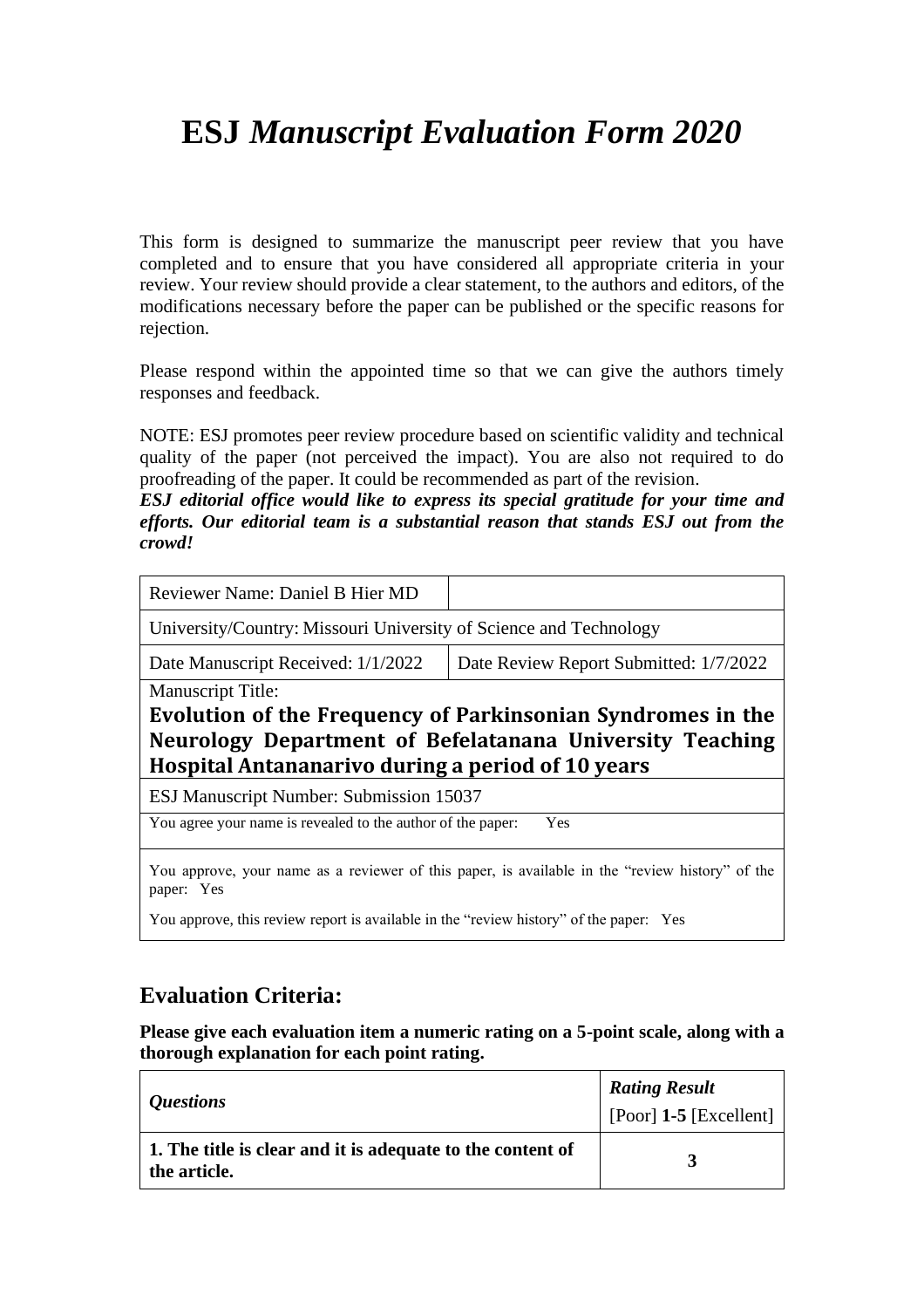*I believe title is hard to understand and comprehend. I suggest that title be more specific such as:*

#### **Increasing Frequency of Parkinsonian syndrome as a reason for Admission to a University Teaching Hospital in Madagascar**

| 2. The abstract clearly presents objects, methods and |  |
|-------------------------------------------------------|--|
| results.                                              |  |

*Needs revision. Please see my corrected copy.*

*Please check that authors are listed correctly. By European standard authors are listed as First name, Middle name, Last name. Please confirm that this is correct. I have attached some edits. Because the size of the referral region is unknown, this is an observational study and not an epidemiological study so that no conclusions about prevalence or incidence are possible. I would use PSP for progressive supranuclear palsy and PS+ for parkinsonian syndrome plus to avoid confusion. Use capitalization consistently. Please run Word spell check and grammar check.*

| 3. There are few grammatical errors and spelling<br>mistakes in this article. |  |
|-------------------------------------------------------------------------------|--|
|                                                                               |  |

*Needs revisions. Please see my corrected copy.*

#### **4. The study methods are explained clearly. 5**

*Methods need better explanation. What type of hospital in Befelatananan University Hospital? Were only inpatients studied? Of the 7343 patients seen from 2009 to 2018 were those all neurological patients? Does the hospital have outpatients? Were they excluded from the study?*

| 5. The results are clear and do not contain errors. |  |
|-----------------------------------------------------|--|
|-----------------------------------------------------|--|

*Writing needs editing. In USA, we now capitalize races as White, Black, etc. in order not to show bias. Please be sure to specify how frequency was calculated (what was numerator and what was denominator). Specify if only inpatients were included. No conclusions about prevalence or incidence can be made from this observational study of inpatient admissions. Capitalization of Parkinson disease and Parkinson syndrome should be consistent throughout.*

| 6. The conclusions or summary are accurate and |  |
|------------------------------------------------|--|
| supported by the content.                      |  |

*Writing needs improvement. Conclusions seem sound.*

*Please add an acknowledgement that portions of this work were previously published as an abstract:*

# COMPARISON OF FREQUENCY, CLINICAL PROFILE AND ETIOLOGIES OF PARKINSONISM IN 2008 AND 10 YEARS